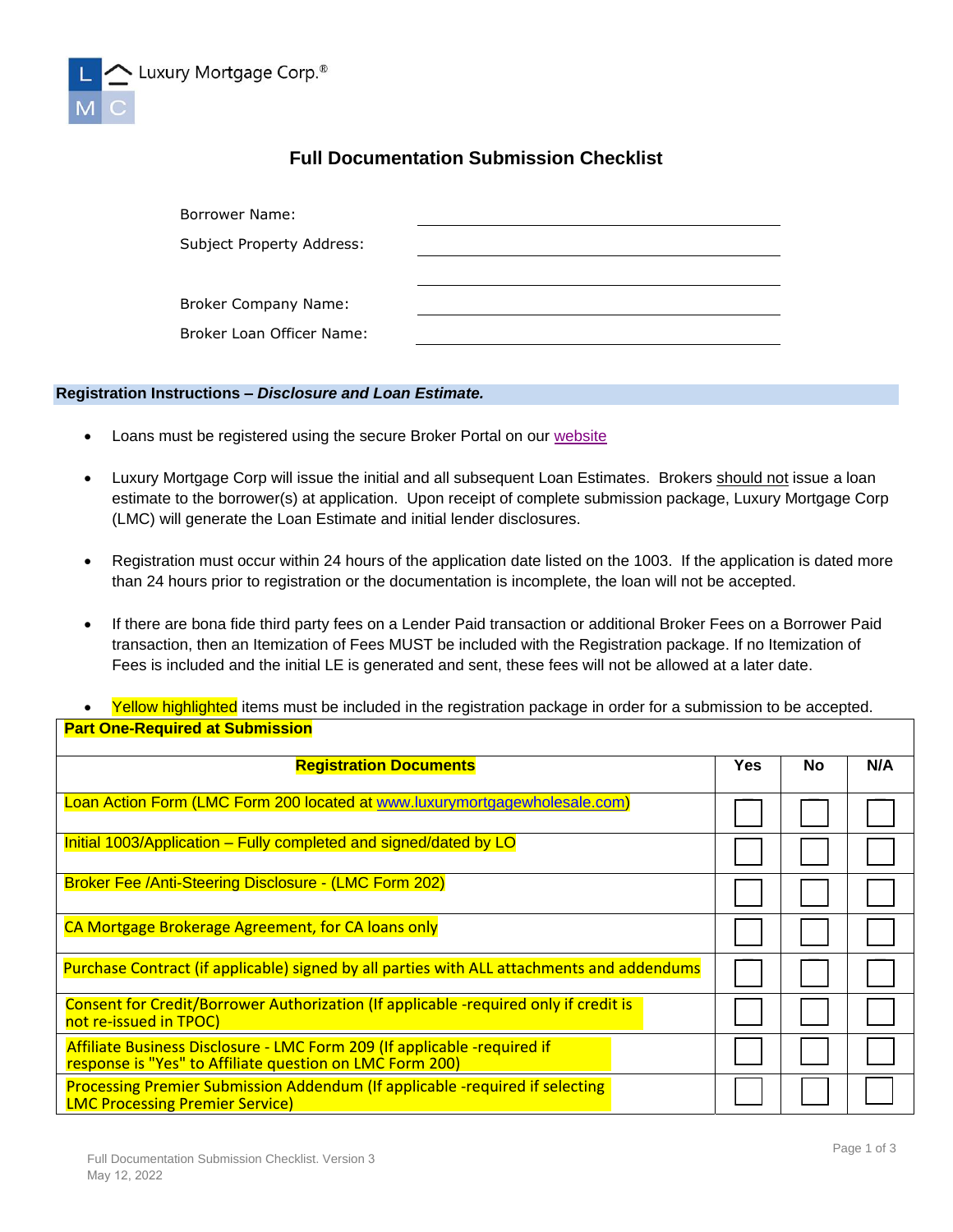

| <b>Part Two-Mandatory Income Documents-Provide at Submission</b>                                                                                           |            |           |     |
|------------------------------------------------------------------------------------------------------------------------------------------------------------|------------|-----------|-----|
| <b>Simple Access Full Doc</b>                                                                                                                              | <b>Yes</b> | <b>No</b> | N/A |
| 30 days of paystubs                                                                                                                                        |            |           |     |
| Last two year's W-2s                                                                                                                                       |            |           |     |
| <b>WVOE</b>                                                                                                                                                |            |           |     |
| Any K-1's listed on 1040s (unless unnecessary per Underwriting Guidelines)                                                                                 |            |           |     |
| Any business returns for entities with ownership interest greater than or equal to 25% (unless<br>unnecessary per Underwriting Guidelines)                 |            |           |     |
| Last one or two year's 1040s (N/A if utilizing W-2 income only)                                                                                            |            |           |     |
| Year end and/or year to date Profit and Loss Statement and Balance Sheet for any entity<br>with 25% or greater ownership interest                          |            |           |     |
| If utilizing Asset Distribution, confirmation of the amount and frequency of the distribution<br>from institution which holds funds or financial advisor   |            |           |     |
| Awards letters, 1099s, divorce decree/separation agreement, and other documentation as<br>necessary to establish income to be relied upon to qualification |            |           |     |
| Part Three-Additional Applicable Documentation Required-Send at Processing                                                                                 |            |           |     |
|                                                                                                                                                            |            |           |     |
| <b>Income</b>                                                                                                                                              | <b>Yes</b> | <b>No</b> | N/A |
| Narrative on Applicant's line of Work and COVID Impact (if self-employed)                                                                                  |            |           |     |
| <b>Most Recent Two Months Business Bank Statements</b>                                                                                                     |            |           |     |
| <b>Assets</b>                                                                                                                                              | <b>Yes</b> | <b>No</b> | N/A |
| Most recent two months' asset statements for funds to be utilized for funds to close and post-<br>closing reserves required by guidelines                  |            |           |     |
| Source any large deposits                                                                                                                                  |            |           |     |
| CPA Letter if using business funds                                                                                                                         |            |           |     |
| <b>Gift letter &amp; Gift Documentation</b>                                                                                                                |            |           |     |
| <b>Credit</b>                                                                                                                                              |            |           |     |
| Copy of a current photo ID for all borrowers                                                                                                               |            |           |     |